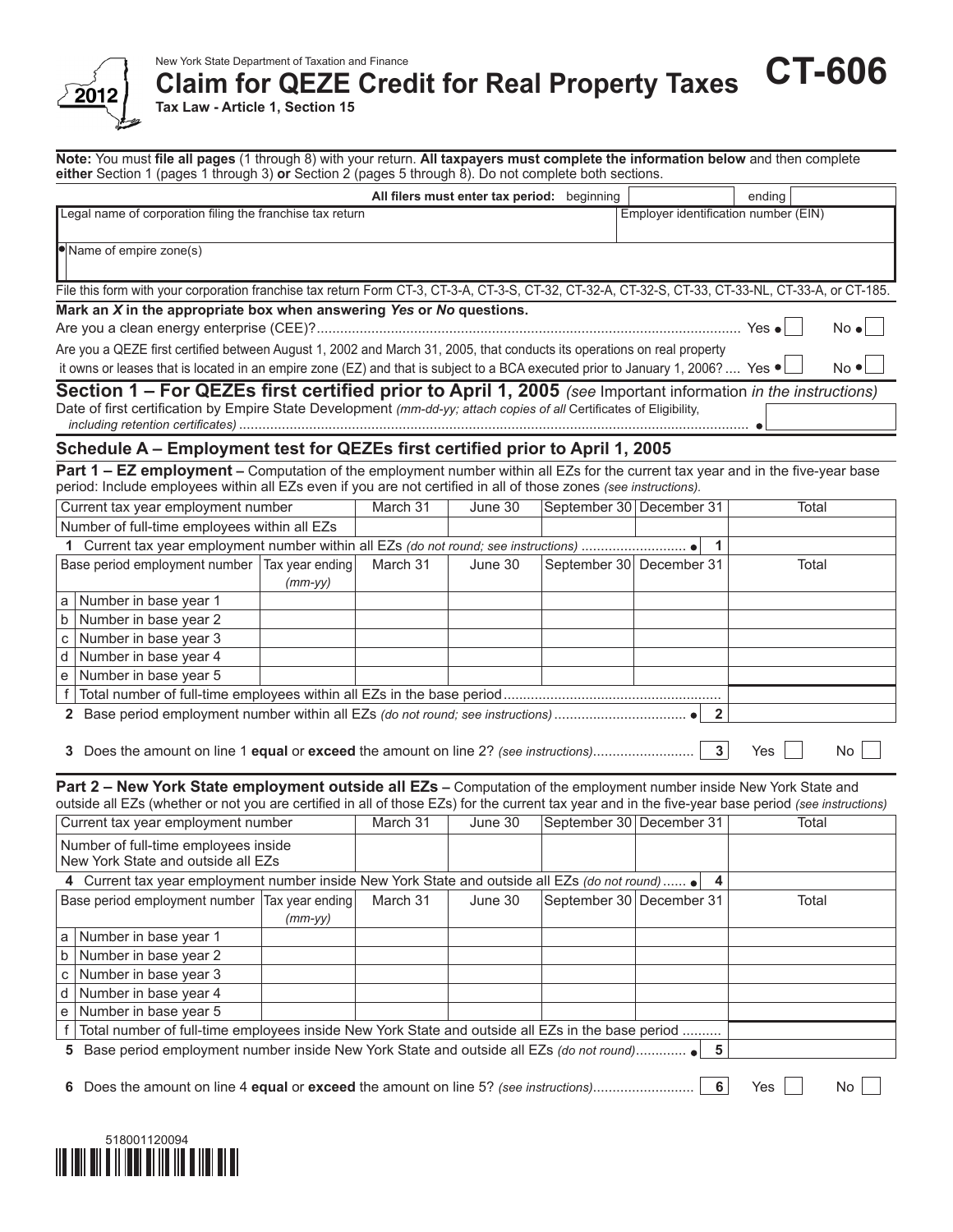## **Schedule B – Computation of test year employment number within the EZs in which you are certified**

| Fest year |                                                                                                                                    | (mm-yy) | March 31 | June 30 | September 30 December 31 |  | Total |
|-----------|------------------------------------------------------------------------------------------------------------------------------------|---------|----------|---------|--------------------------|--|-------|
|           | Number of full-time employees within the EZs                                                                                       |         |          |         |                          |  |       |
|           | $\overline{7}$ Toot year ample upont pumber within the $\overline{17}$ in which you are contified (as introduced as subset fire 0) |         |          |         |                          |  |       |

**7** Test year employment number within the EZs in which you are certified *(see instructions; also enter on line 9)* **7**

#### **Schedule C – Employment increase factor** *(see instructions)*

| 8 Current tax year employment number within the EZs in which you are certified                                                            |     |  |
|-------------------------------------------------------------------------------------------------------------------------------------------|-----|--|
|                                                                                                                                           |     |  |
|                                                                                                                                           |     |  |
|                                                                                                                                           | -10 |  |
| 11 Divide line 10 by line 9 (carry result to four decimal places; if line 9 is zero and line 8 is greater than zero, enter 1.0 here) • 11 |     |  |
|                                                                                                                                           | -12 |  |
| 13 Employment increase factor (enter the greater of line 11 or 12, but not more than 1.0; also enter on line 15) • 13                     |     |  |

### **Schedule D – Computation of QEZE credit for real property taxes for QEZEs first certified prior to April 1, 2005**

|                                                                                                               | 15 |  |
|---------------------------------------------------------------------------------------------------------------|----|--|
|                                                                                                               |    |  |
|                                                                                                               |    |  |
|                                                                                                               |    |  |
| 19 QEZE credit for real property taxes after recapture (subtract line 18 from line 17; see instructions) • 19 |    |  |
|                                                                                                               |    |  |
|                                                                                                               |    |  |

|                               | Benefit period factor table* |                               |                            |
|-------------------------------|------------------------------|-------------------------------|----------------------------|
| Tax year of<br>benefit period | Benefit period<br>factor**   | Tax year of<br>benefit period | Benefit period<br>factor** |
| $1 - 10$                      | 1.0                          | 13                            | 0.4                        |
|                               | 0.8                          | 14                            | በ 2                        |
|                               | ) 6                          | 15                            |                            |

\* The QEZE credit for real property taxes is generally available for up to 14 years for taxpayers that continue to qualify.

\*\* For an owner of a qualified investment project or a significant capital investment project, the benefit period factor will be 1.0 during the entire business tax benefit period.

Find the tax year of your business tax benefit period. Enter the benefit period factor for that year (from *Benefit period factor table*) on line 14.

*(continued)*

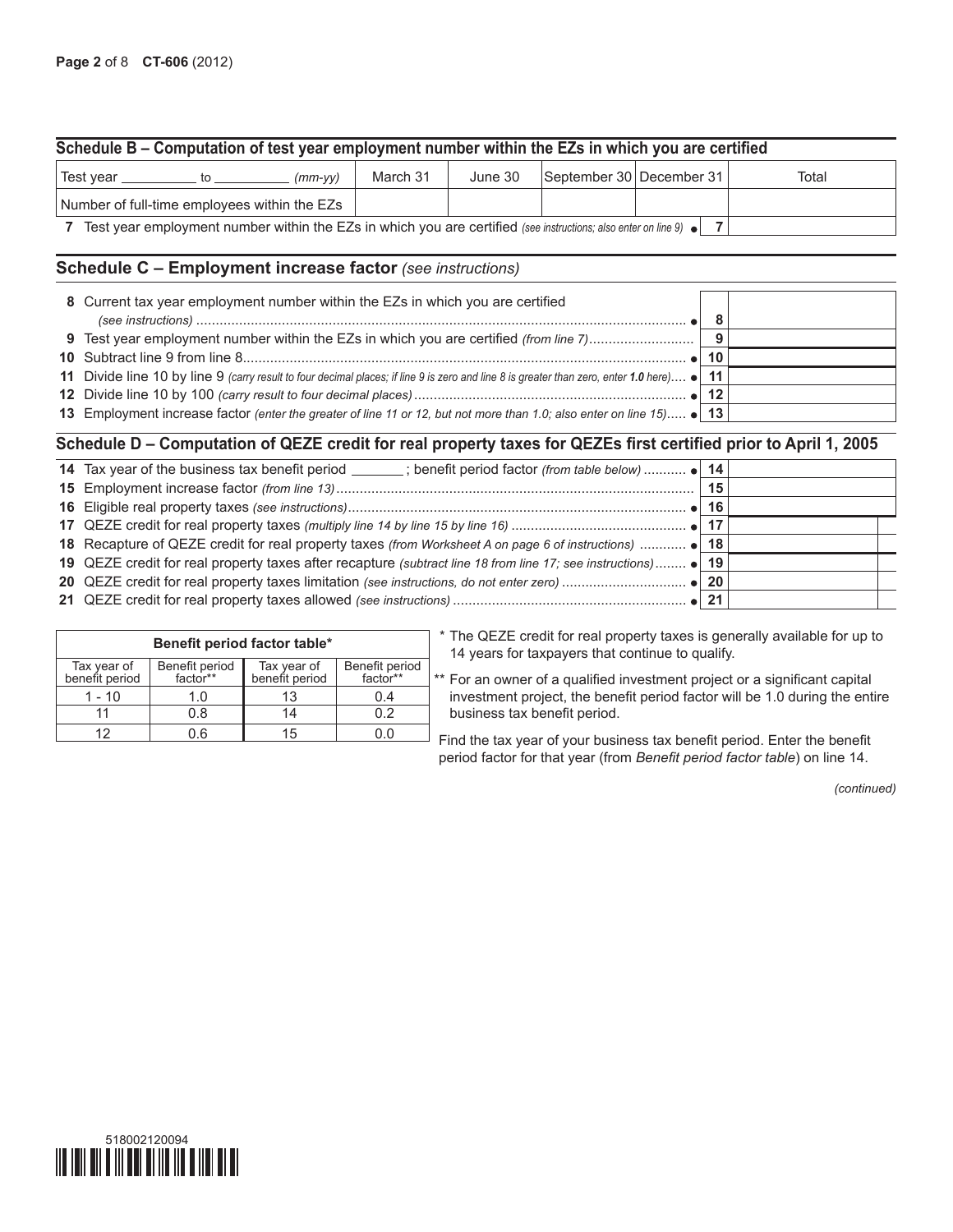| Schedule E - Application of QEZE credit for real property taxes (New York S corporations do not complete Schedule E) |    |  |
|----------------------------------------------------------------------------------------------------------------------|----|--|
|                                                                                                                      | 22 |  |
| 23 Tax credits claimed before the QEZE credit for real property taxes (if applying multiple credits on your          | 23 |  |
|                                                                                                                      | 24 |  |
| <b>25</b> Enter appropriate tax:                                                                                     |    |  |
| Article 9, section 185 - Enter 10                                                                                    |    |  |
| Article 9-A – Enter the greater of the tax on the minimum taxable income base or the fixed dollar minimum tax        |    |  |
| Article 32 or 33 – Enter 250                                                                                         |    |  |
|                                                                                                                      | 25 |  |
|                                                                                                                      | 26 |  |
|                                                                                                                      | 27 |  |
|                                                                                                                      | 28 |  |
|                                                                                                                      | 29 |  |
| 30 Amount of unused, nonrefunded credit to be credited as an overpayment to next year's tax                          |    |  |
|                                                                                                                      | 30 |  |

## **Schedule F – Related entities**

List the names and employer identification numbers of any related business entities. Attach additional sheets if necessary. See *Related persons* on page 2 of the instructions to determine if an entity is related.

| Name | EIN |
|------|-----|
|      |     |
|      |     |
|      |     |
|      |     |
|      |     |
|      |     |
|      |     |
|      |     |
|      |     |
|      |     |
|      |     |
|      |     |
|      |     |
|      |     |
|      |     |
|      |     |

## **Schedule G – Valid business purpose for QEZEs first certified prior to August 1, 2002** *(see instructions)*

If you are claiming that the QEZE was formed for a valid business purpose, mark an *X* in the box and attach a notarized statement describing in detail how your QEZE meets the valid business purpose test. ...................................................................

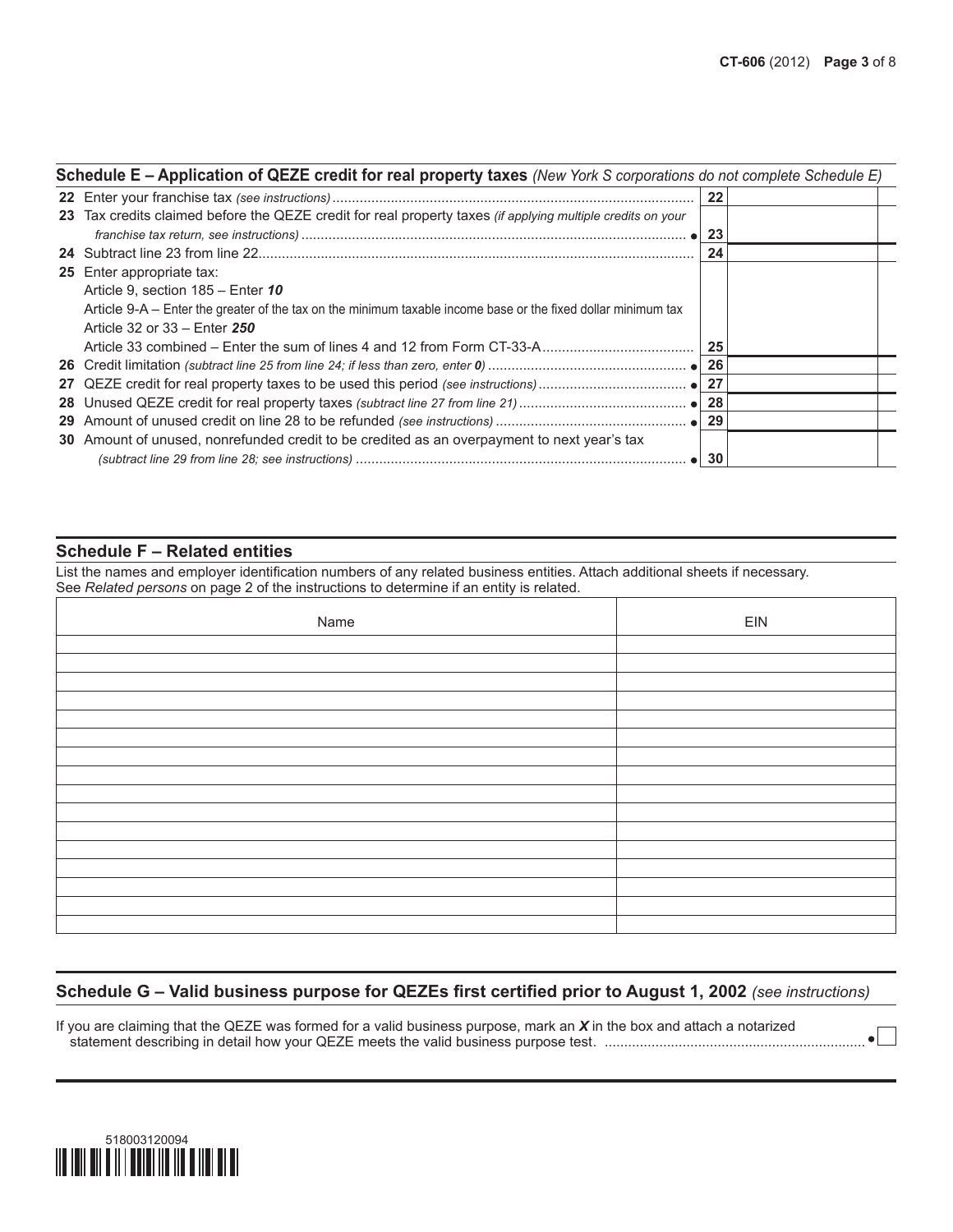**This page was intentionally left blank. Section 2 begins on page 5.**

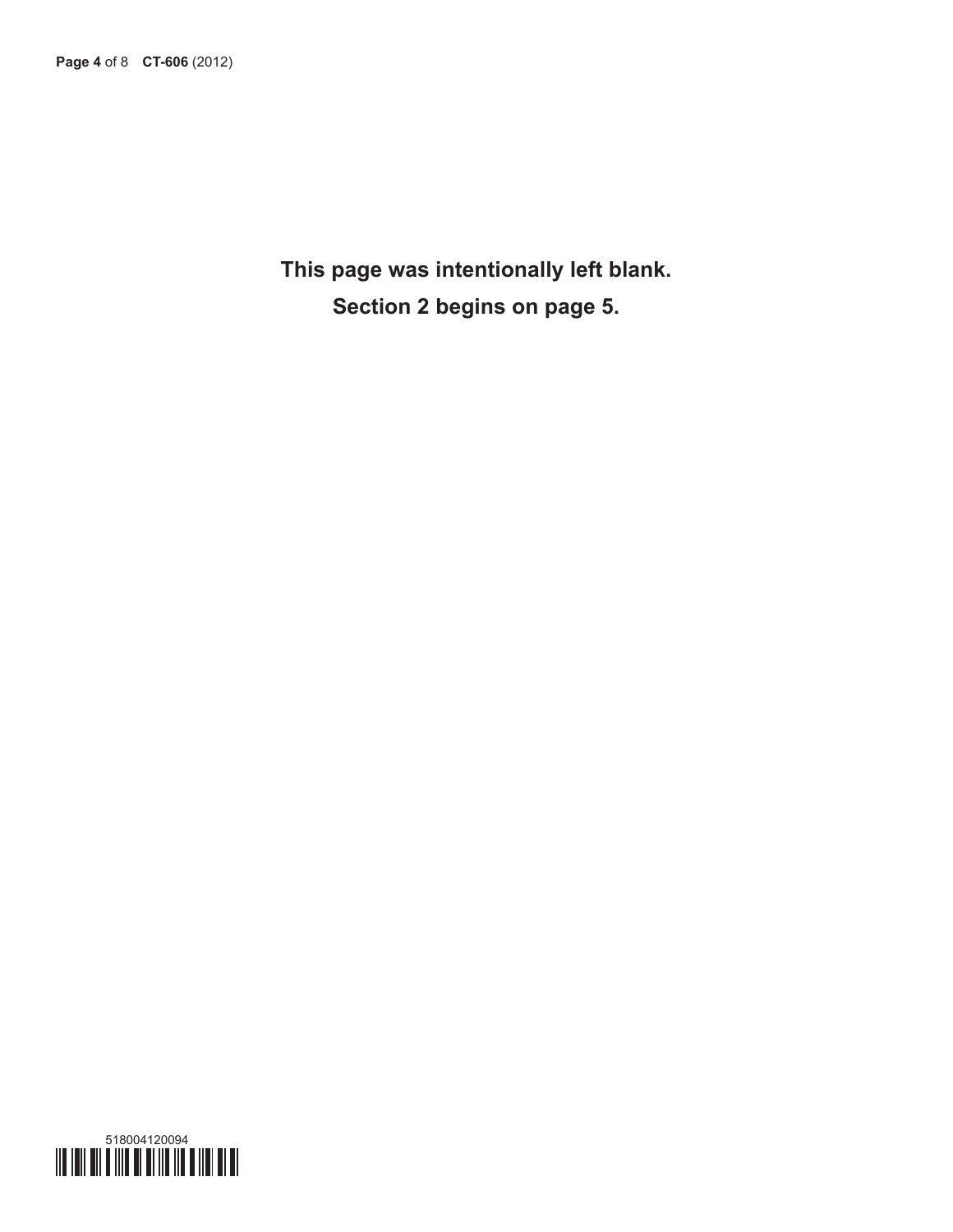# **Claim for QEZE Credit for Real Property Taxes**

**Section 2 – For QEZEs first certified on or after April 1, 2005** *(see* Important information *in the instructions)* **Note:** You must **file all pages** (1 through 8) with your return. **All taxpayers must complete the information above Section 1 on page 1** and then complete **either** Section 1 (pages 1 through 3) **or** Section 2 (pages 5 through 8). Do not complete both sections.

| All filers must enter tax period: beginning                                                                                                        |                                      | ending |
|----------------------------------------------------------------------------------------------------------------------------------------------------|--------------------------------------|--------|
| Legal name of corporation filing the franchise tax return                                                                                          | Employer identification number (EIN) |        |
| ●Name of empire zone(s): Indicate whether each zone is a development zone (DZ) or investment zone (IZ) (attach additional sheets if necessary).    |                                      |        |
| File this form with your corporation franchise tax return Form CT-3, CT-3-A, CT-3-S, CT-32, CT-32-A, CT-32-S, CT-33, CT-33-NL, CT-33-A, or CT-185. |                                      |        |

Date of first certification by Empire State Development *(mm-dd-yy; attach copies of all* Certificates of Eligibility,  *including retention certificates)*..................................................................................................................................

Year of the business tax benefit period *(enter a year between 1 and 10)*..............

#### **Schedule H – Employment test for QEZEs first certified on or after April 1, 2005**

Part 1 - EZ employment - Computation of the employment number within all EZs for the current tax year and in the four-year base period: Include employees within all EZs even if you are not certified in all of those zones *(see instructions).*

| Current tax year employment number            | March 31 | June 30 | September 30 December 31 | Total |
|-----------------------------------------------|----------|---------|--------------------------|-------|
| Number of full-time employees within all EZs  |          |         |                          |       |
|                                               |          |         |                          |       |
| Base period employment number Tax year ending | March 31 | June 30 | September 30 December 31 | Total |
| $(mm$ -yy $)$                                 |          |         |                          |       |
| a Number in base year 1                       |          |         |                          |       |
| $b$ Number in base year 2                     |          |         |                          |       |
| c   Number in base year $3$                   |          |         |                          |       |
| d Number in base year 4                       |          |         |                          |       |
|                                               |          |         |                          |       |
|                                               |          |         |                          |       |
|                                               |          |         |                          |       |

**33** Does the amount on line 31 **exceed** the amount on line 32? *(see instructions)* .................................... **33** Yes No

**Part 2 – New York State employment –** Computation of the employment number inside New York State for the current tax year and in the four-year base period *(see instructions)*

| Current tax year employment number              |           | March 31 | June 30 | September 30 December 31 | Total |
|-------------------------------------------------|-----------|----------|---------|--------------------------|-------|
| Number of full-time employees in New York State |           |          |         |                          |       |
|                                                 |           |          |         |                          |       |
| Base period employment number Tax year ending   |           | March 31 | June 30 | September 30 December 31 | Total |
|                                                 | $(mm-vv)$ |          |         |                          |       |
| a   Number in base year 1                       |           |          |         |                          |       |
| $b$ Number in base year 2                       |           |          |         |                          |       |
| c   Number in base year $3$                     |           |          |         |                          |       |
| $d$ Number in base year 4                       |           |          |         |                          |       |
|                                                 |           |          |         |                          |       |
|                                                 |           |          |         |                          |       |
|                                                 |           |          |         |                          |       |

**36** Does the amount on line 34 **exceed** the amount on line 35? *(see instructions)* .................................... **36** Yes No

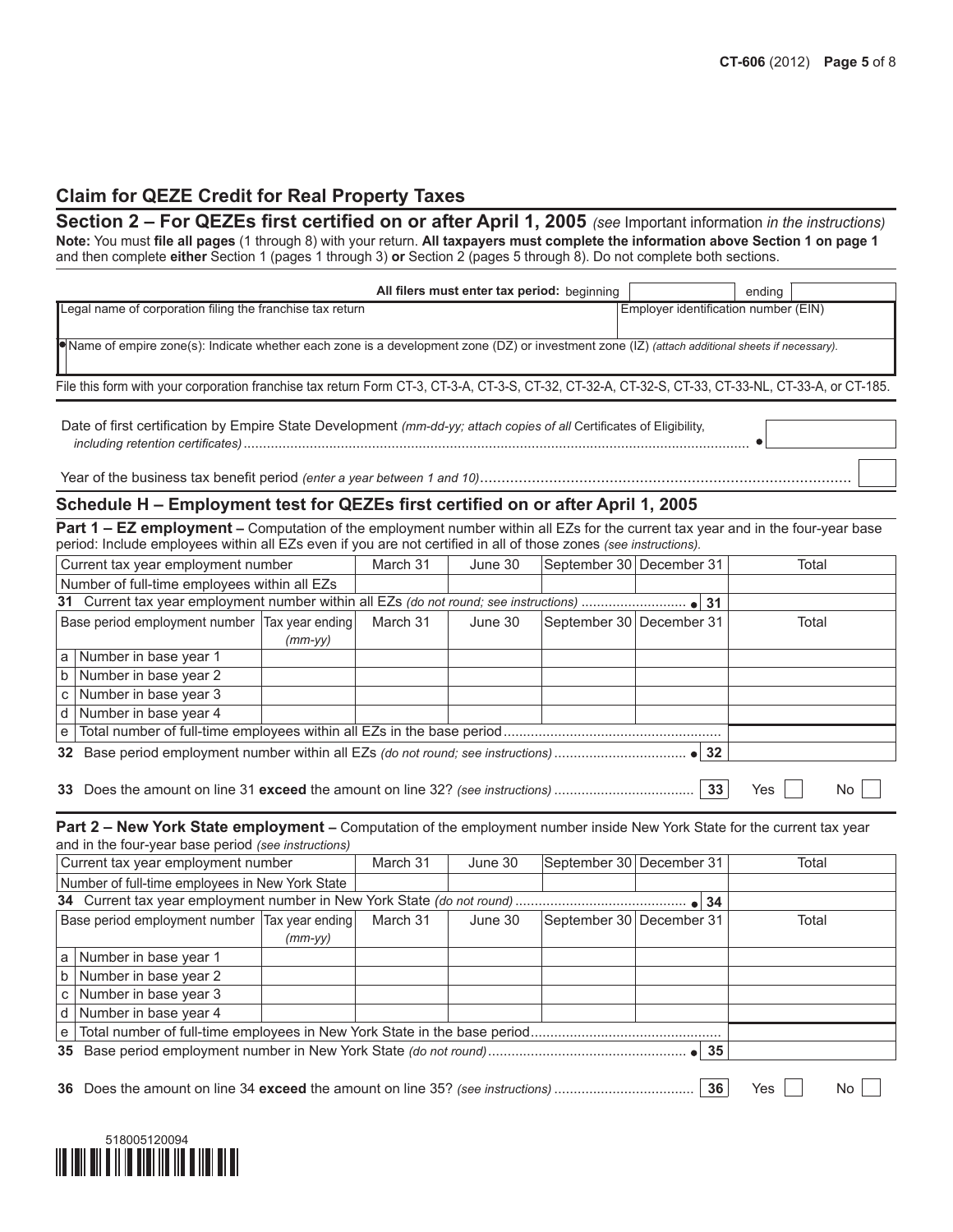#### **Schedule I – Computation of net new employment** *(see instructions)*

|  | 39 |  |
|--|----|--|

**Schedule J – Development zone (DZ) employment increase factor** *(Complete Schedule J if you are certified in one or more zones and any of these zones is a DZ, and you are not a manufacturer.)*

| Net new employees (from line 39) | DZ employment increase factor |
|----------------------------------|-------------------------------|
|                                  |                               |
|                                  |                               |
|                                  |                               |
|                                  | This number cannot exceed 1.0 |

**40** DZ employment increase factor from table above............................................................................. **40**

#### **Schedule K – Employee information** *(see instructions)*

Enter name, social security number, employee's zone location and wage and benefit information for all new employees included in the net new employment number on line 39 upon which this claim is based. Attach additional sheets if necessary.

| Employee's name | Employee's social<br>security number | Employee's zone<br>location<br>(see instructions) | Total wages, health benefits,<br>and retirement benefits | Eligible wages, health benefits,<br>and retirement benefits<br>included in column D<br>(enter no more than \$40,000<br>per employee) |  |  |
|-----------------|--------------------------------------|---------------------------------------------------|----------------------------------------------------------|--------------------------------------------------------------------------------------------------------------------------------------|--|--|
|                 |                                      |                                                   |                                                          |                                                                                                                                      |  |  |
|                 |                                      |                                                   |                                                          |                                                                                                                                      |  |  |
|                 |                                      |                                                   |                                                          |                                                                                                                                      |  |  |
|                 |                                      |                                                   |                                                          |                                                                                                                                      |  |  |
|                 |                                      |                                                   |                                                          |                                                                                                                                      |  |  |
|                 |                                      |                                                   |                                                          |                                                                                                                                      |  |  |
|                 |                                      |                                                   |                                                          |                                                                                                                                      |  |  |
|                 |                                      |                                                   |                                                          |                                                                                                                                      |  |  |

*(continued)*

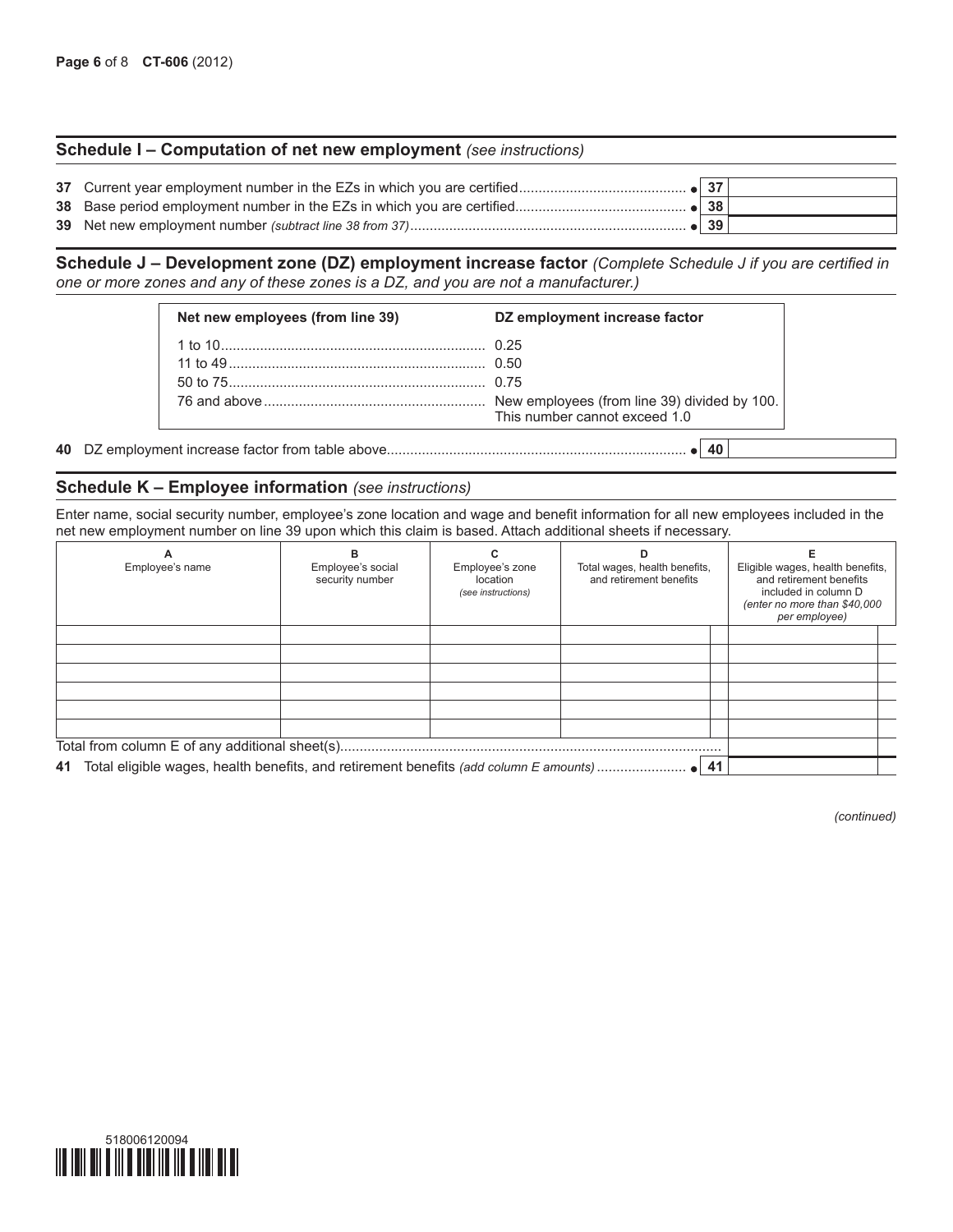| Schedule L – Computation of credit for QEZEs certified in development zones (DZs) (see instructions)            |    |  |  |  |  |
|-----------------------------------------------------------------------------------------------------------------|----|--|--|--|--|
|                                                                                                                 | 42 |  |  |  |  |
|                                                                                                                 | 43 |  |  |  |  |
|                                                                                                                 | 44 |  |  |  |  |
| 45 QEZE credit for real property taxes for QEZEs certified in DZs (multiply line 42 by line 43 by line 44) • 45 |    |  |  |  |  |

#### **Schedule M – Computation of QEZE credit for real property taxes for manufacturers and QEZEs certified only in an investment zone (IZ)** *(see instructions)*

|                     | 46 |  |
|---------------------|----|--|
| 47 25% (.25) factor |    |  |
|                     | 48 |  |

#### **Schedule N – QEZE credit for real property taxes** *(see instructions)*

|                                                                                                                       | -51 |  |
|-----------------------------------------------------------------------------------------------------------------------|-----|--|
|                                                                                                                       |     |  |
|                                                                                                                       |     |  |
| 53b If certified on or after April 1, 2009, multiply line 53a by 75% (.75) and enter the result. If certified         |     |  |
|                                                                                                                       |     |  |
|                                                                                                                       |     |  |
| 55 QEZE credit for real property taxes after recapture (subtract line 54 from line 53a or 53b; see instructions) • 55 |     |  |
|                                                                                                                       |     |  |

#### **Schedule O – Application of QEZE credit for real property taxes** *(New York S corporations do not complete Schedule O)*

|                                                                                                               | 56           |  |
|---------------------------------------------------------------------------------------------------------------|--------------|--|
| 57 Tax credits claimed before the QEZE credit for real property taxes (if applying multiple credits on your   |              |  |
|                                                                                                               | 57           |  |
| <b>58</b> Subtract line 57 from line 56                                                                       | 58           |  |
| 59 Enter appropriate tax:                                                                                     |              |  |
| Article 9 section 185 - Enter 10                                                                              |              |  |
| Article 9-A – Enter the greater of the tax on the minimum taxable income base or the fixed dollar minimum tax |              |  |
| Article 32 or 33 – Enter 250                                                                                  |              |  |
| Article 33 combined – Enter the sum of lines 4 and 12 from Form CT-33-A                                       | 59           |  |
|                                                                                                               | 60           |  |
|                                                                                                               | 61           |  |
|                                                                                                               | 62           |  |
|                                                                                                               | 63           |  |
| 64 Amount of unused, nonrefunded credit to be credited as an overpayment to next year's tax                   |              |  |
|                                                                                                               | $\bullet$ 64 |  |

*(continued)*